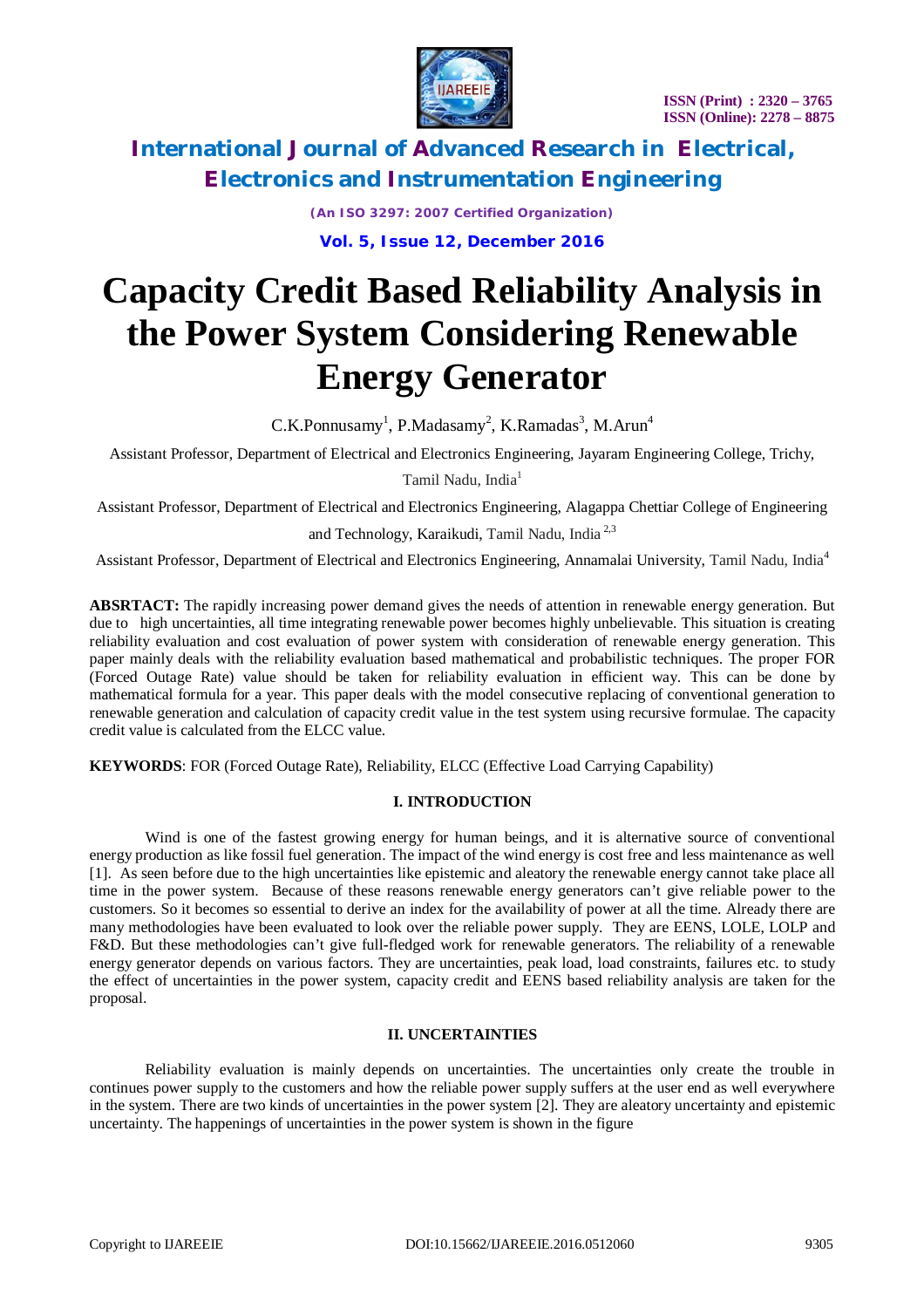

*(An ISO 3297: 2007 Certified Organization)*

**Vol. 5, Issue 12, December 2016**



#### 2.1 Aleatory Uncertainty

Aleatory uncertainty is due to the system failures like short circuit, breaker failure, over extraction of power and other component failure or system failure in various ways. This can be controlled by the proper monitoring and maintaining the overall system. This uncertainty can be easily measure rather the epistemic uncertainty. 2.2 Epistemic Uncertainty

The uncertainty produced by the natural causes named epistemic uncertainty. The causes are earth quake, flood, hurricane and various seismic problems. The expectation and measuring the uncertainty is very tough job as this depends more on natural causes.

### **III. CONSTRUCTION OF WIND SPEED MODEL**

For the evaluation of reliability model, integrating wind speed model is essential because wind is the input of the power production. To construct a wind speed model wind speed data is essential. Moreover prediction of wind speed will provide better analysis of wind power production. The ARMA model would be the effective model for the wind speed forecasting. This method is a probabilistic mathematical model; it can give the time series function. Based on the time series function the execution of the normal distribution can be done. But the problem behind the model is, it is not applicable for all places because whether will not same in all places and it is universal truth. Due to these reasons the single model is needed. That is already evaluated by the Roy Bilinton and his group members. In that the needed data are mean and standard deviation of the available data. By Using the available data the mean and standard deviation can be taken. Through that data the common normal distribution curve can be evaluated.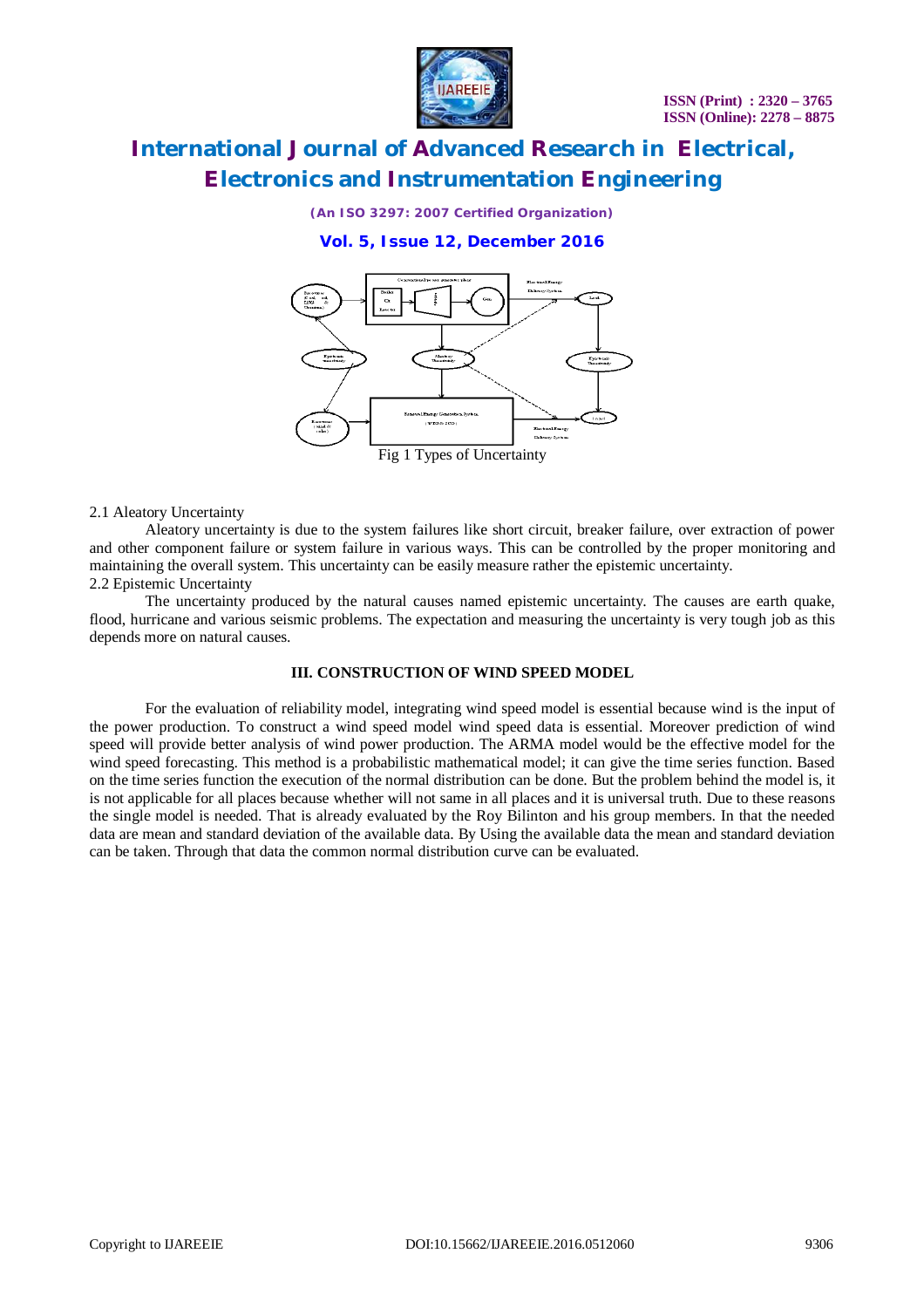**ISSN (Print) : 2320 – 3765 ISSN (Online): 2278 – 8875**



# **International Journal of Advanced Research in Electrical, Electronics and Instrumentation Engineering**

*(An ISO 3297: 2007 Certified Organization)*

### **Vol. 5, Issue 12, December 2016**

### **IV. EENS CALCULATION**

Inputs are unit, load duration curve and

Forced Outage Rate

J

Choose to step size that is maximum common

factor of all generating units.

## Split the load curve as per the step size

and find out the area

$$
J_n = \frac{\frac{1}{\text{total capacity}}}{\text{stepsize}}
$$
\n
$$
N_E = \frac{Maximum\ load}{\Delta x} + 1
$$

$$
J = J_n + N_E
$$
  
Start the iteration  

$$
\downarrow
$$
  
calculate

$$
EENS = \sum E(j) \qquad ... j \gg n
$$

4.1 RECURSIVE FORMULAE<br> $E_n^{(f)} = P_n E^{(j-1)} + q_n E^{(j-k_m)}$  $...1$  $E_n = \frac{c_n}{\Delta_x}$  $\mathbf{u}$  $q = FOR$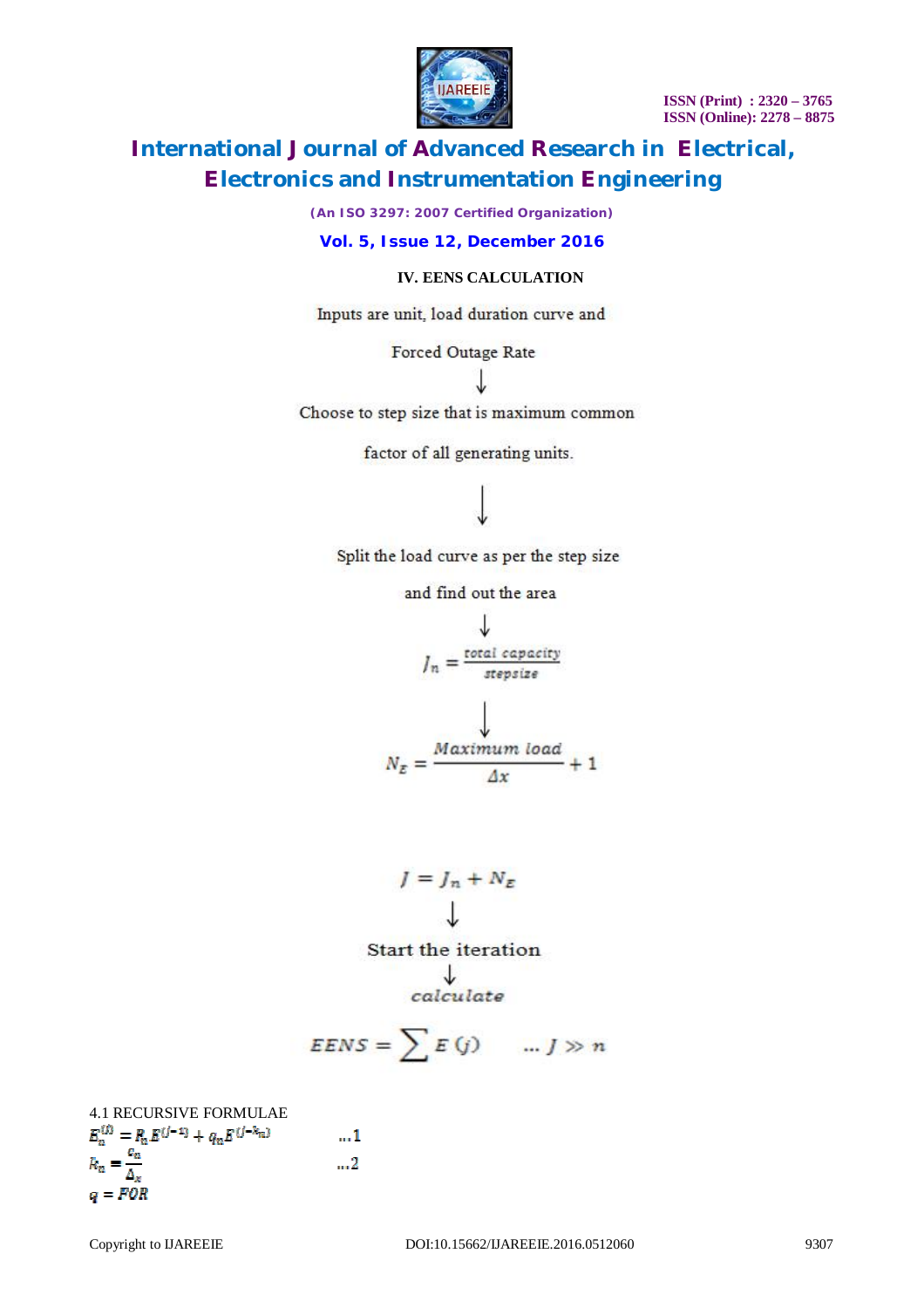

*(An ISO 3297: 2007 Certified Organization)*

### **Vol. 5, Issue 12, December 2016**

|--|--|

 $...3$ 

 $c = capacity$ 

# $\Delta_r$  = Maximum common factor

The input here taken are the load duration curve, unit of the generators and forced outage of the generators. The step size is calculated by the finding of maximum common factor of the all taken generators in MW. Split up the load duration curve from the multiples of the step size. The proceeding of finding each area will give the initial value of the iteration. The iteration depends on the number of units and the ratio of the maximum load and the step size. If the step size is very low the iteration will be large. The iteration count can be finding out by the above formula given in the flowchart. The iteration is for each generator. Thus the iteration starts and the EENS value can be finding by the above procedure.



Fig 2 Test System

The test system is shown in figure.2. That consists of five generators and five buses consecutively. The load is working with busno.3 and bus no.4. Consider that test system transmission is ideal and full reliable for carrying power. The generators may individual or group of generators to supply the demand that is load. To evaluate reliability index the outage parameter is very much essential. The parameter named forced outage is given in table.1 for each generator.

#### **V. FORCED OUTAGE RATE**

The percentage of time that a given point in the supply chain is nonfunctional due to forced outages. Forced outage rates are used when calculating the overall reliability of an energy delivery system. This value is nothing but unavailability of the system. This value is estimated by the common analysis done in each individual system. The primary factors needed for the analysis is mean time to repair and mean time to fault. The forced outage rate value can be calculated form the ratio of mean time to repair rate and the total time period of the particular generator. This analysis is prominently done by U.S Department of Energy. According to their norms and regulations the forced outage value is going to be taken here. That value is shown in table 1.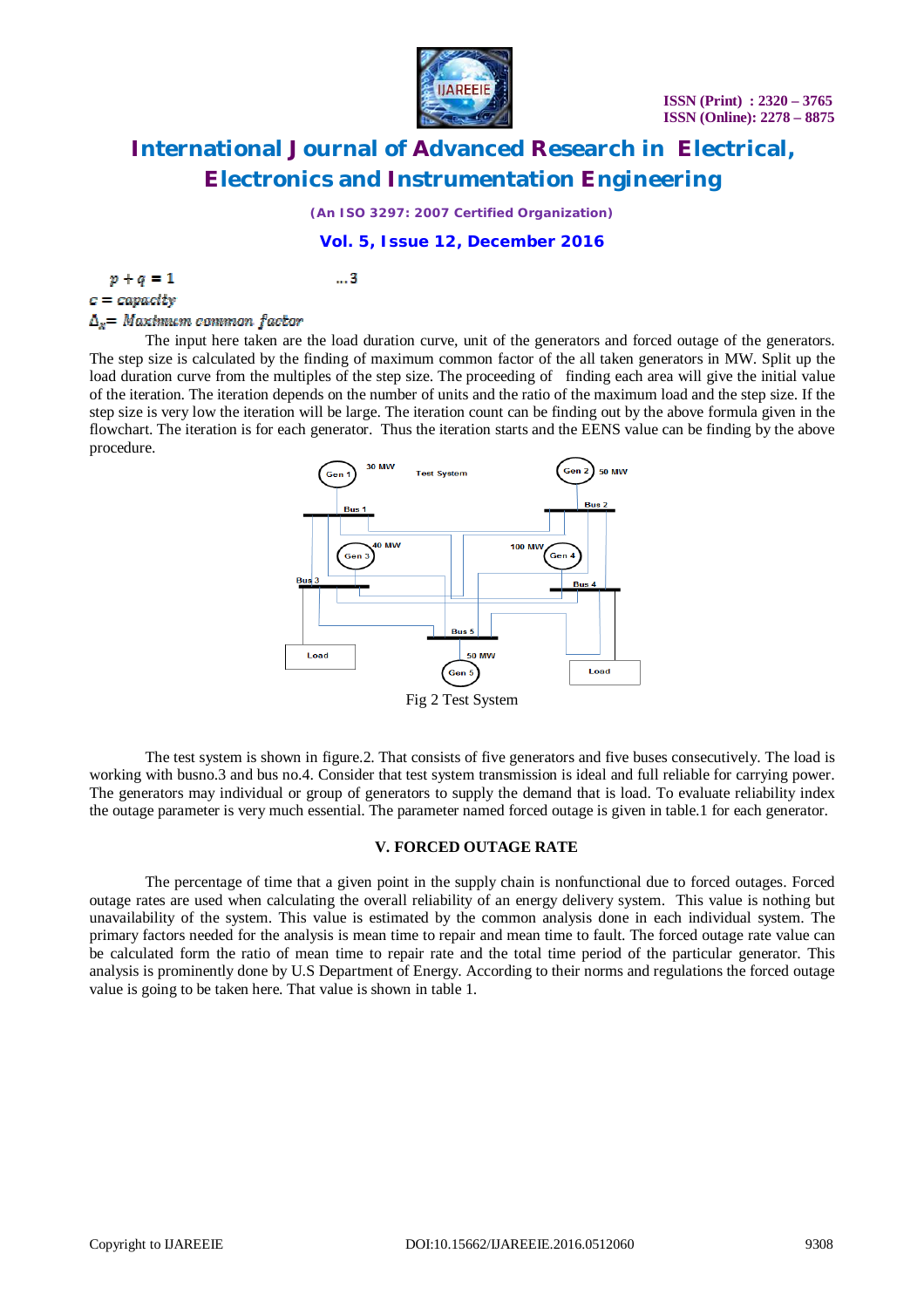

*(An ISO 3297: 2007 Certified Organization)*

### **Vol. 5, Issue 12, December 2016**

#### Table 1 Forced Outage Rate

| Conventional | <b>FOR</b> | Renewable      | <b>FOR</b> |
|--------------|------------|----------------|------------|
| Generator    |            | Generation     |            |
| 30 MW        | 0.01       | 3X10 MW        | 0.05       |
| 50 MW        | 0.01       | <b>5X10 MW</b> | 0.05       |
| <b>40 MW</b> | 0.01       | 2X20 MW        | 0.02       |
| 100 MW       | 0.01       | 10X10 MW       | 0.05       |
| 50 MW        | 0.01       | <b>5X10 MW</b> | 0.02       |

| SL.NO | <b>DESCRIBTION</b>                                                                                                        | EENS(Mw-<br>$hr.$ ) |
|-------|---------------------------------------------------------------------------------------------------------------------------|---------------------|
| 1     | Without renewable<br>energy generators                                                                                    | $5.02\times e-04$   |
| 2     | Removed generator 1<br>including same<br>and<br>capacity of wind<br>generator in bus 1                                    | 0.0048              |
| 3     | Removed generator 2<br>and including same<br>capacity of wind<br>generator in bus 2                                       | 0.38                |
| 4     | Removed generator 3<br>and including same<br>of wind<br>capacity<br>generator in bus 3                                    | 0.3003              |
| 5     | Removed generator 4<br>including same<br>and<br>capacity of wind<br>generator in bus 4                                    | 12.012              |
| 6     | Removed generator 5<br>and including same<br>capacity of wind<br>generator in bus 5<br>conventional<br>(no<br>generators) | 108.1089            |

#### Table 1 EENS Results

The ultimate aim of the proposal is to use renewable energy generators at maximum level for the power system. So the condition is without conventional generation the power system has to be run with considerable reliability value. That means through the renewable generation only the power system has to run. The work done here is removing the conventional generators and replacing the renewable generators consecutively. While evaluating that; the EENS values are taken. The table shown below shows the EENS value. The EENS value is increasing consecutively while removing the conventional generators. It can be seen on scrutinizing the Table 2 EENS results.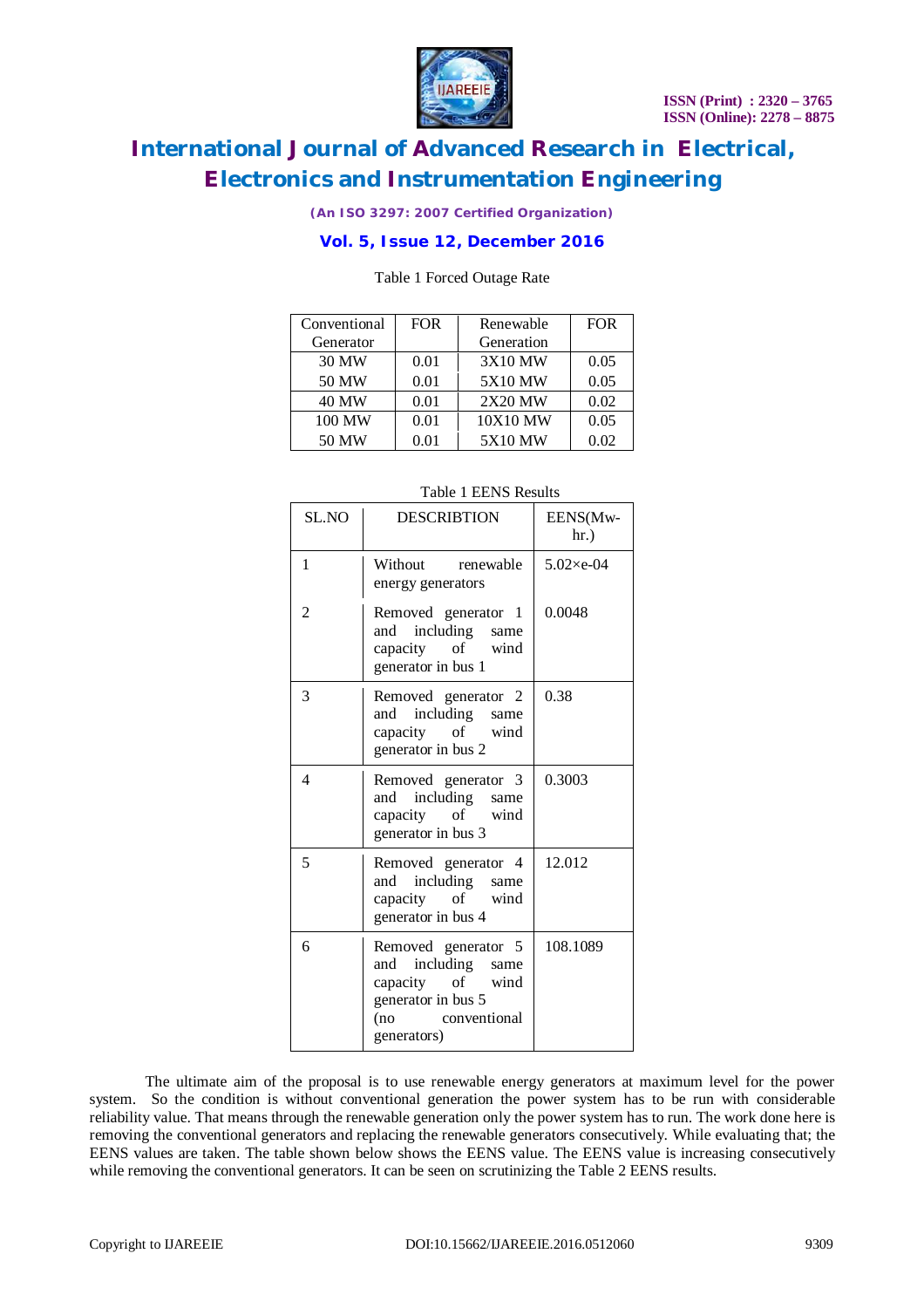

*(An ISO 3297: 2007 Certified Organization)*

#### **Vol. 5, Issue 12, December 2016**

#### **VI. ELCC**

The ELCC (Effective Load Carrying Capability) was proposed by L.L. Garver in 1966. The purpose is to evaluate the actual contribution level of the new generator (renewable or conventional) for generation system expansion planning. It is proposed usefully in order to assess how much does a new generator cover future load with considering uncertainty of the generator. It is defined as difference of increasing system loads between before and after the new generator penetration in looking for same target risk level as ELCC (Effective Load Carrying Capability).



 Therefore, the effective load-carrying capability (ELCC) is a way to measure a power plant's capacity credit based on its influence on overall system reliability [3-4-5]. When a new generating unit is added into a power system, the ELCC of the unit is the amount of extra load that can be served while keeping a suitable level of reliability. The suitable level is the LOLE of the system before addition of the new generating unit. Thus, The LOLEs of existing and potential systems are equal. The concept of ELCC is Introduced by equation LOLEe =LOLEp are the loss of load probabilities (LOLPS) of the existing and potential systems. The LOLP is the LOLE dividing the period. ΔL is the extra load that can be served by the additional generation.  $C_a$  is the added generator's capacity. For example, in a power system added wind farms, due to the nature of wind, the reliability of wind farms is lower than conventional power plants'. All the extra added wind power cannot supply load demand fully. The ELCC, specially, is more important and reasonable approach model for reliability evaluation of wind farms because wind turbine generator has usually high epistemic uncertainty. Additionally, the method which evaluates the LOLE of power system including wind turbine generators is different from it of conventional power plants. As it is, a two-state model used popularly for conventional generator can be used no more for wind turbine generator. A multi-state model should be used. B. Capacity Credit in View Point of Reliability two kinds of methods are developed for assessing capacity credit. One uses ELCC in viewpoint of reliability as previous comments. Anther uses capacity factor in view point of economics. They have a little bit difference. The ELCC is used in this paper because it is focused on development of reliability new index rather than economics viewpoint. Using above ELCC, the capacity Credit can be formulated by the extra load divided new generator capacity [6]. It means how much is the actual reliability contribution of new generator and it is one of the actual contribution assessment methods.

#### 6.1 ELCC CALCULATION

As seen before the EELC can give the amount of power can be still supply by the additional generator, here renewable generator in the power system. This calculation is done by the same recursive formula seen before. Here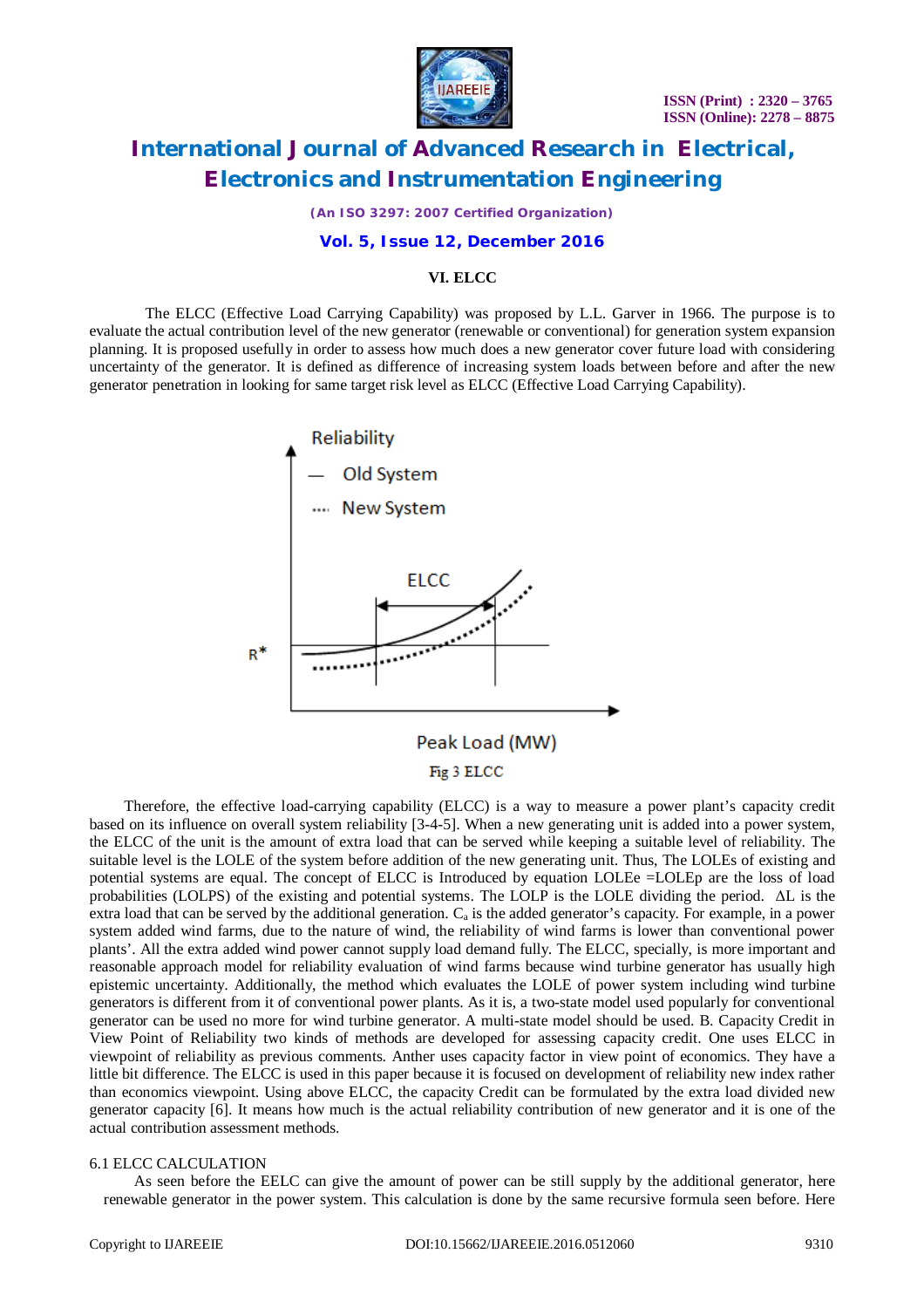

*(An ISO 3297: 2007 Certified Organization)*

### **Vol. 5, Issue 12, December 2016**

the input data taken re peak load from the load duration curve and the EENS value obtained from the recursive formula without varying the load duration curve except the peak load. The result and input data is given in the following table. On scrutinizing the table the EENS value increasing exponentially increasing with the increasing of the peak load. The graph has been drawn as like in the above graph. The distance between the two curves while keeping the particular reliability in the system.

### **VII. EENS CALCULATION**

 As described above the load duration curve is taken, the change in peak load is given in the following table. The conventional units are taken 40MW in 3 numbers with the forced outage rate of 0.1 each and renewable energy generation with the same and forced outage rate is 0.02 the result is shown in below table. 7.1 CAPACITY CREDIT CALCULATION

Capacitive credit=
$$
\frac{\Delta L}{C_a}
$$
\*100

For the EENS 12 the ELCC value is 2.5 MW. The extended renewable power using wind generator is 40 MW. The capacity credit is 6.25 [7].

The ELCC value is taken from the graph by measuring the distance of EENS value keeping 12MW-hr.

| Table 2 LLTD Results |             |           |             |       |  |  |  |  |
|----------------------|-------------|-----------|-------------|-------|--|--|--|--|
| Peak Load            | <b>EENS</b> | (without) | <b>EENS</b> | (with |  |  |  |  |
|                      | reg)        |           | reg)        |       |  |  |  |  |
| 80                   | 6.35        |           | 8.07        |       |  |  |  |  |
| 90                   | 8.04        |           | 10.12       |       |  |  |  |  |
| 100                  | 14.70       |           | 16.87       |       |  |  |  |  |
| 110                  | 18.18       |           | 20.16       |       |  |  |  |  |

Table 2 EENS Results